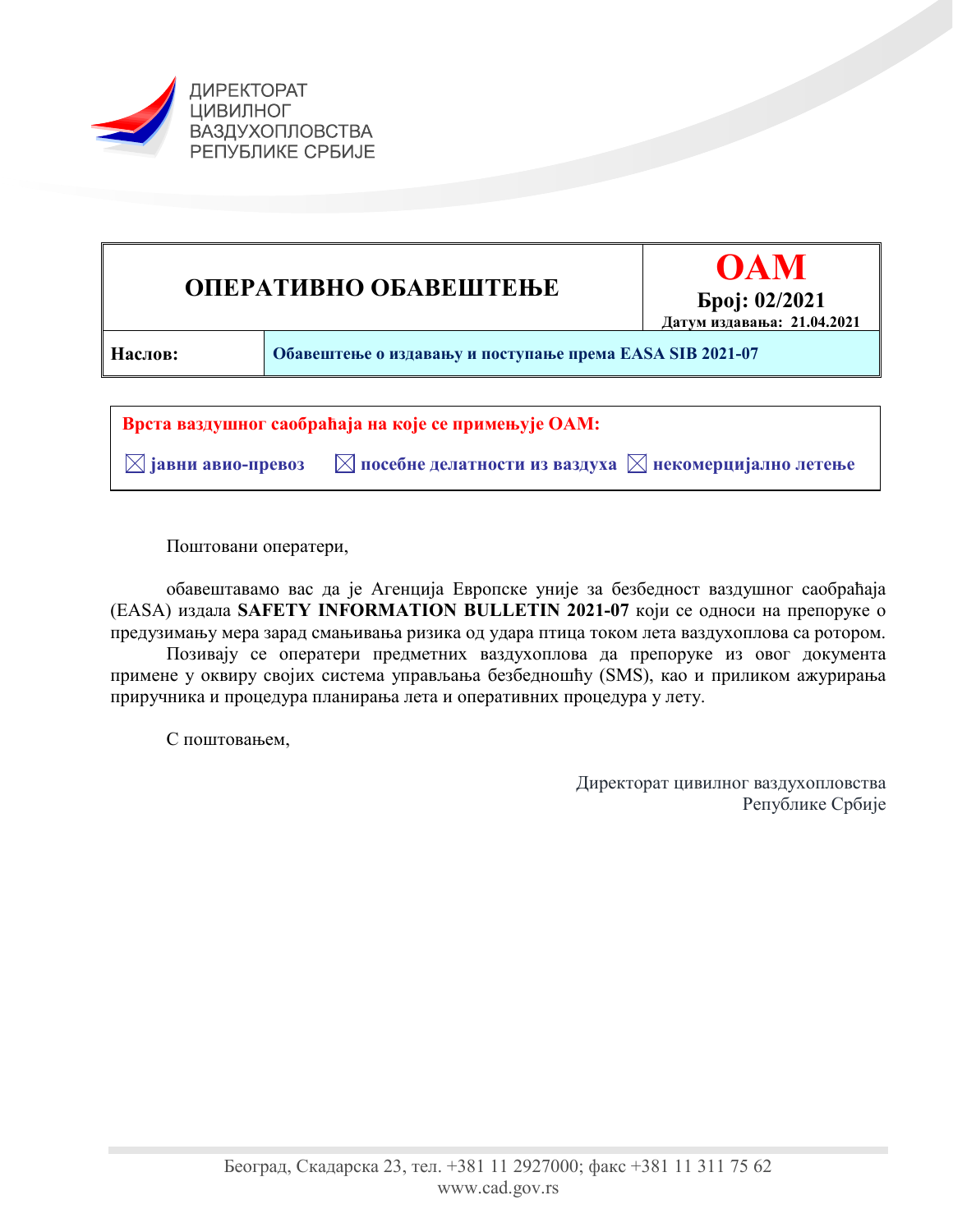

**Safety Information Bulletin Airworthiness – Operations SIB No.: 2021-07 Issued: 19 April 2021**

# **Subject: Bird Strike Risk Mitigation in Rotorcraft Operations**

# **Ref. Publications:**

- 1. Aircraft Owners and Pilots Association (AOPA) [Safety Letter Bird Strike](https://aopa.de/wp-content/uploads/02_ASL_Vogelschlag.pdf) (in German) No.2 dated 02 June 2012.
- 2. European General Aviation Safety Team (EGAST) [Leaflet GA 6 Bird Strike](https://www.easa.europa.eu/sites/default/files/dfu/EGAST_GA6-bird-strikes-final.pdf) dated 01 May 2013.
- 3. Federal Aviation Administration Rotorcraft Bird Strike Working Group [Recommendations to](https://www.faa.gov/regulations_policies/rulemaking/committees/documents/index.cfm/document/information/documentID/3964)  [Aviation Rulemaking Advisory Committee \(ARAC\)](https://www.faa.gov/regulations_policies/rulemaking/committees/documents/index.cfm/document/information/documentID/3964) dated 02 July 2019.
- 4. [EASA Rotorcraft Together4Safety](https://www.easa.europa.eu/community/topics/rotorcraft-birdstrikes) article dated 19 April 2021.

# **Applicability:**

National Aviation Authorities (NAAs), rotorcraft manufacturers and operators.

# **Description:**

EASA has observed an increase of bird strikes involving civil rotorcraft, elevating the risk of serious or fatal injuries to occupants and substantial damage to rotorcraft. Unlike military helicopter designs, civil helicopters have very little ballistic protection and only 10% of the EU civilian helicopter fleet have been certified with the bird strike requirement CS29.631. Most of the EU civilian helicopter fleet is not designed to be resistant to bird strike.

Based on this observation, in 2016, EASA participated in the Rotorcraft Bird Strike Working Group which provided recommendations to the ARAC regarding the following points:

- Bird strike protection rulemaking, policy, and guidance for normal category rotorcraft.
- Evaluation of the existing bird strike protection standards for transport category rotorcraft.
- Recommendations for enhancement of rotorcraft not certified with a bird strike requirement.

As part of the recommendations, it was requested that existing non-traditional bird strike protection technology should be implemented and include safety procedures in operation.

The recommendations of this SIB for bird strike safety procedures in rotorcraft operation are the result of the ARAC Bird Strike Working Group and European civil rotorcraft operators' recommendations and best practices. The bird strike safety procedures emphasis should be on decreasing the risk of a bird strike or mitigating the results of a collision with a bird.

At this time, the safety concern described in this SIB is not considered to be an unsafe condition that would warrant Airworthiness Directive (AD) action under Regulation (EU) [748/2012,](https://eur-lex.europa.eu/LexUriServ/LexUriServ.do?uri=OJ:L:2012:224:0001:0085:EN:PDF) Part

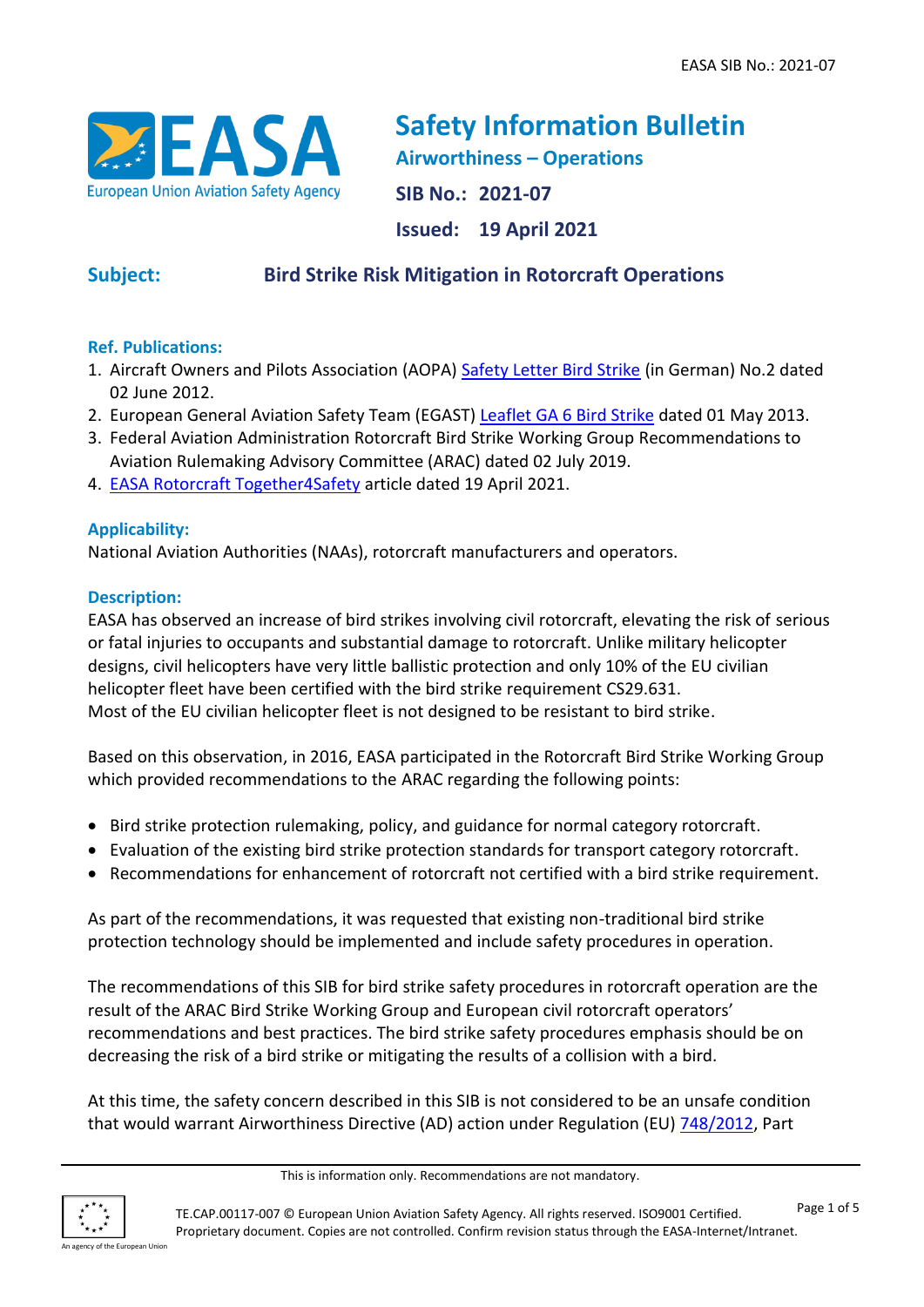21.A.3B, nor Safety Directive (SD) action under Regulation (EU) [965/2012,](https://eur-lex.europa.eu/LexUriServ/LexUriServ.do?uri=OJ:L:2012:296:0001:0148:EN:PDF) Annex II, ARO.GEN.135(c).

#### **Recommendation(s):**

EASA recommends the following to mitigate bird strike risk:

#### **Safety Management System**

- National Bird Societies, local ornithological clubs, NAAs experts and bird control experts from any nearby major airfields should be consulted to identify and quantify the bird threat in the operating area. This information will include the location and probability of bird concentrations, and migratory, nesting, feeding and roosting habits. Many of the bigger birds, which constitute the largest threat to aircraft and crew because of a strike, prefer certain land types for their activities. More details are given in Annex A of this SIB. NAAs and airfields should issue alert bulletins and flight service Notices to Airmen (NOTAM), and advertise those during periods of high bird activity and concentrations.
- Operators should identify and report known locations and probability of bird concentrations to their local authority, who should publish that information. The location of bird concentrations during seasonal migrations and the local bird nesting and roosting habitats should be made known to rotorcraft operators and pilots for pre-flight planning, to minimise the potential for bird strikes. Local recognition of these hazardous areas along with increased familiarity and examination of the accident/incident occurrence database to which bird strikes are reported, can provide a valuable resource for flight crews. This information should be incorporated into alert bulletins, flight service NOTAM and other systems presently used to inform flight crews about the hazards of bird concentrations.
- Infrastructure changes can have a significant impact on rotorcraft operations and local operators should be kept informed of such developments. For instance, change of land use and particularly around the introduction/removal of wetland habitats can fundamentally change the species attracted and the associated bird strike risk. Even well-intentioned changes in land use may have unintended consequences that increase the bird strike risk in other land areas.
- Training on bird strike prevention should remind flight crews that more than 3 out of 4 bird strikes occur when airspeed is greater than 80 knots. Any speed reduction will reduce the kinetic energy involved in most strikes and provide the bird with more time to avoid the aircraft.

#### **Rotorcraft Flight Manual (RFM) Revision:**

Rotorcraft manufacturers should incorporate in the RFM Normal Procedures a paragraph dedicated to "Operations in areas with high bird concentration" with the following information and caution:

*"*Operating in areas with high bird concentration increases the likelihood of a bird strike when airspeed increases and height above ground level (AGL) decreases. CAUTION:

Operating below 2 500 feet AGL increases the likelihood and severity of a damaging bird strike. Whenever practical, operations in this range of heights should be conducted with reduced airspeeds*."*

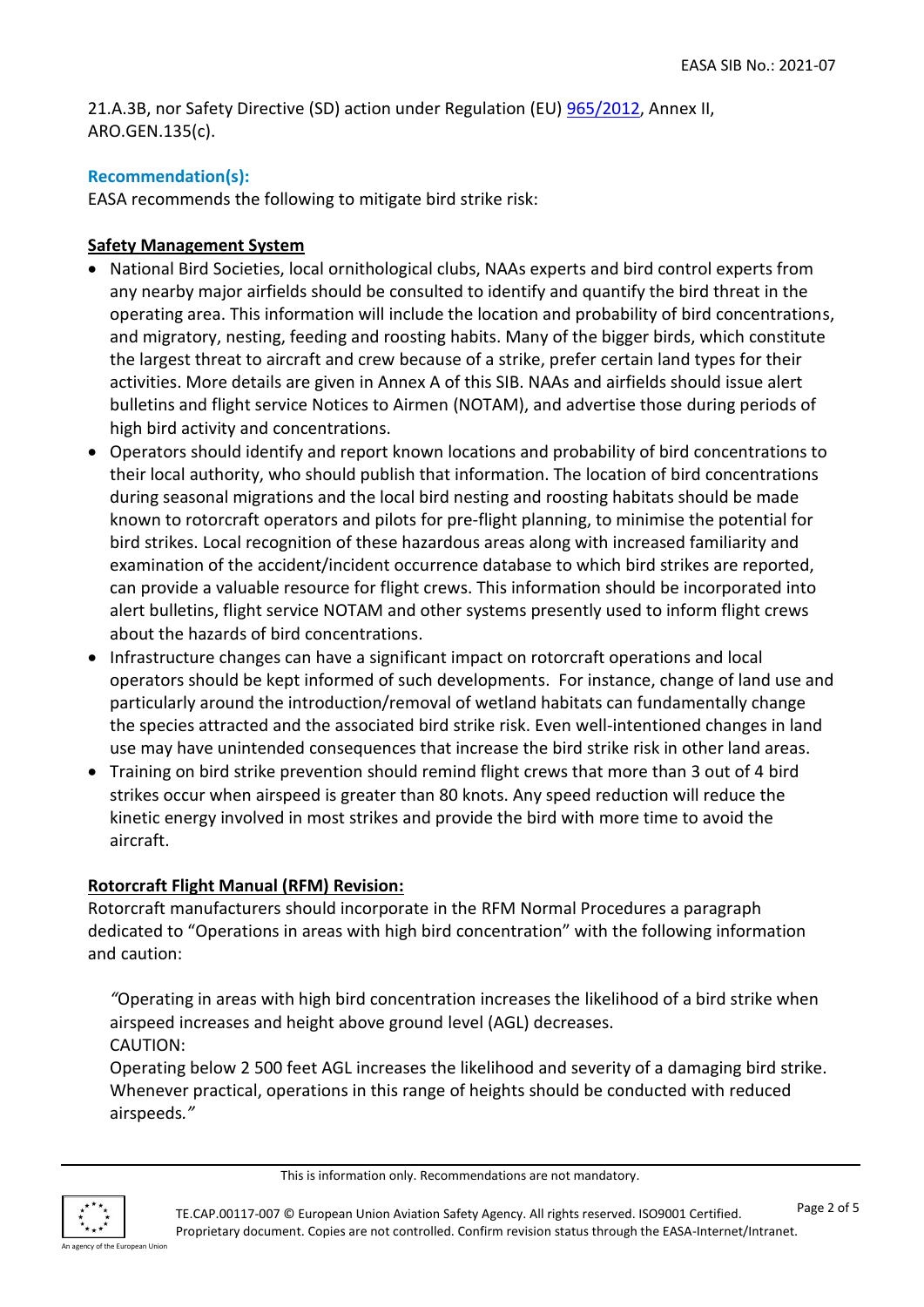# **Pre-Flight Planning**

- Aircrew should plan missions at the highest level practicable and at a minimum of 2 500 feet AGL where possible, as data shows that operating rotorcraft above this height significantly reduces the likelihood of a bird strike. Research shall show any regional or seasonal migratory differences to this recommendation.
- Transits over areas of wetlands and inland water areas, such as lakes and ponds, should be avoided and, if this is not possible, the 2 500 feet AGL minimum should be aimed for.
- Coastlines should be crossed at 90 degrees to give minimum exposure to bird activity which is usually greatest on cliffs or at the waterline. Again, a minimum of 2 500 feet should be sought. Aircrew should be attentive to birds' cliff or ridge soaring.
- Night operations should be planned under consideration that bird activity is reduced at night, however the heights at which they fly tend to increase.
- Operators should collect information on the feeding and roosting habits of the indigenous and migratory birds. Many of the larger birds, for example Canada geese, like open spaces such as airfields to feed on at dawn and dusk. Therefore, routine activities like maintenance test flight, training and positioning flights should be planned outside of these time periods where possible.

#### **In-Flight Procedures**

If obliged to operate in areas of known bird concentration or near wooded areas, wetlands, water surfaces and coastlines, the following mitigations should be considered:

- If operating at low level, reduce airspeed when practical.
- Increase altitude as quickly as possible and practicable, and where other flight variables allow.
- Utilise personal protective equipment consisting of a helmet and visor, at least by the crew, when practicable.
- Use taxi and/or landing lights in a continuous mode during sunny conditions and at night, when practical. Use 2-Hz pulsed mode LED near-full-spectrum lighting during partly cloudy conditions. Pulsing lighting accentuates the speed and directional movement of the aircraft, thereby increasing aircraft recognition by the bird and decreasing the likelihood of a bird strike. Procedures and familiarisation training should be established to optimise the use of such fitted systems.
- If a bird appears to be on an exact collision course, the pilot should carry out an avoidance manoeuvre with an upward vector as most birds will break downwards once they recognise the conflict in their flight path. Care should be taken not to overstress the aircraft, and a verbal warning to other crew and passengers should be given, if possible.
- Should a bird strike be known to have occurred, or strongly suspected, it is highly recommended that the aircraft is landed as soon as practical, and full inspection carried out with the rotors stopped. Engineering advice should be sought prior to return to service.

Additional procedural recommendations that were issued by AOPA Germany and translated into English by the EGAST in Leaflet GA 6 Bird strike*: "A European risk with local specificities"* (2013), may be found on EASA website (see items 1 and 2 in Ref. Publications above).

#### **Contact(s):**

For further information contact the EASA Safety Information Section, Certification Directorate, Email: [ADs@easa.europa.eu.](mailto:ADs@easa.europa.eu)

This is information only. Recommendations are not mandatory.

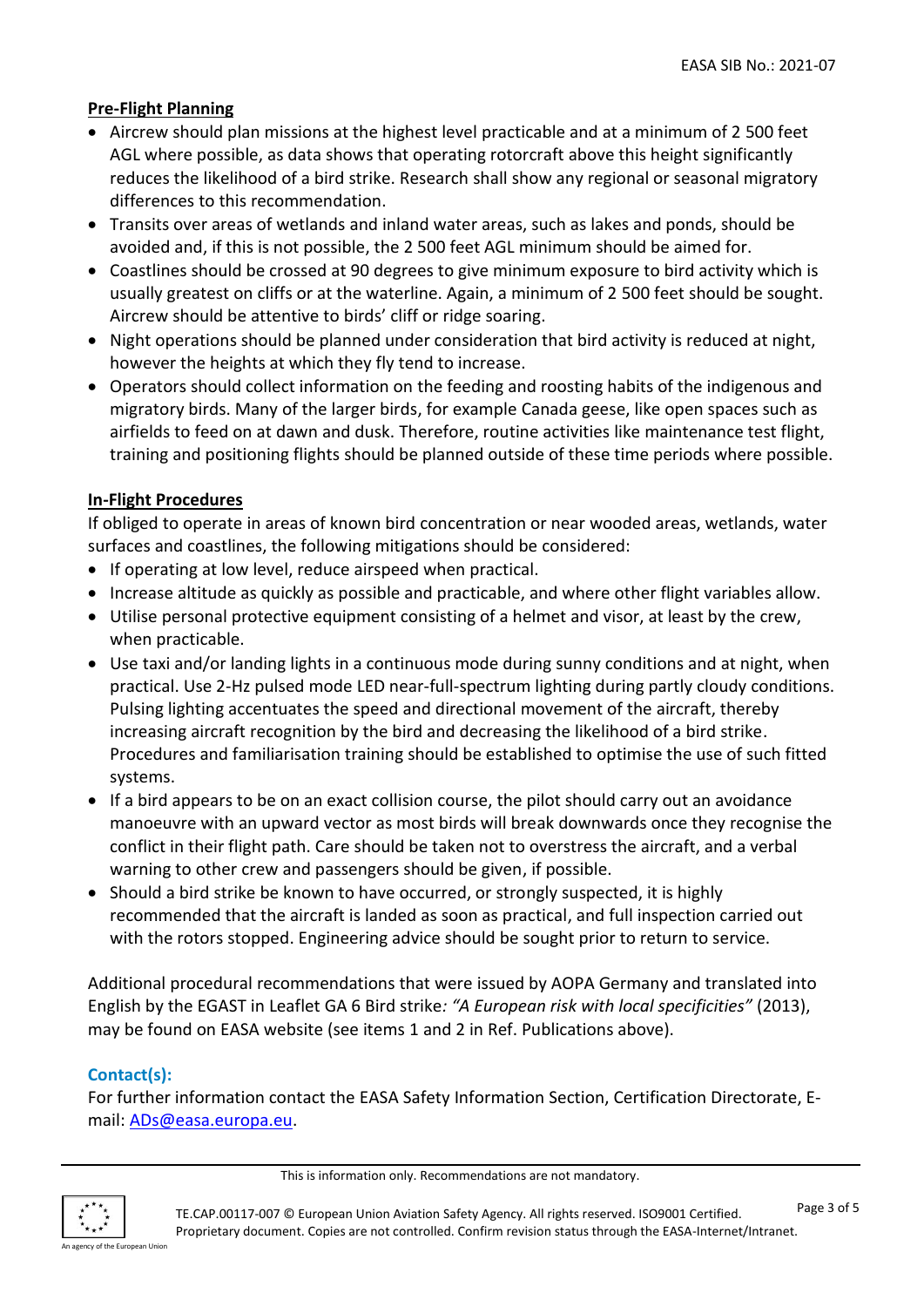# **Annex A**

### **Examples of likely large bird and land development types**

All birds pose a threat to aircraft. The most common hazardous birds are the following (this list is not exhaustive):

- All wildfowl (ducks, geese and swans)
- All large waterfowl (herons, egrets, cormorants)
- Gamebirds (pheasants & partridges)
- Birds of prey
- Large waders (lapwing, curlew & golden plover)
- All gull species
- All pigeon species
- All corvid species (crow family)
- Starlings. Note these birds are not large but will be found in large flocks which increases the likelihood of a strike and the increased damage caused by multiple strikes.

The land development characteristics have an impact on the hazardous species, which it may attract, as per examples below:

| Development | <b>Specific</b>   | <b>Special</b>                        |
|-------------|-------------------|---------------------------------------|
| <b>Type</b> |                   | <b>Concerns</b>                       |
|             | Landfill          | Feeding opportunities for             |
| Waste       | Composting        | potentially large numbers of          |
| Management  | Recycling         | scavenging birds, e.g. gulls,         |
|             | Treatment         | corvids, starlings, pigeons, raptors. |
|             | Nature reserves   | Diversity of feeding, loafing,        |
|             | <b>Reservoirs</b> | breeding and roosting                 |
|             | Ponds             | opportunities for waterfowl,          |
|             | River diversions  | waders & gulls, e.g. swans, geese,    |
| Water       | Sewage/Water      | gulls, ducks, herons, egrets,         |
|             | Treatment         | lapwing, oystercatcher, etc.          |
|             |                   |                                       |
|             |                   |                                       |
|             |                   |                                       |